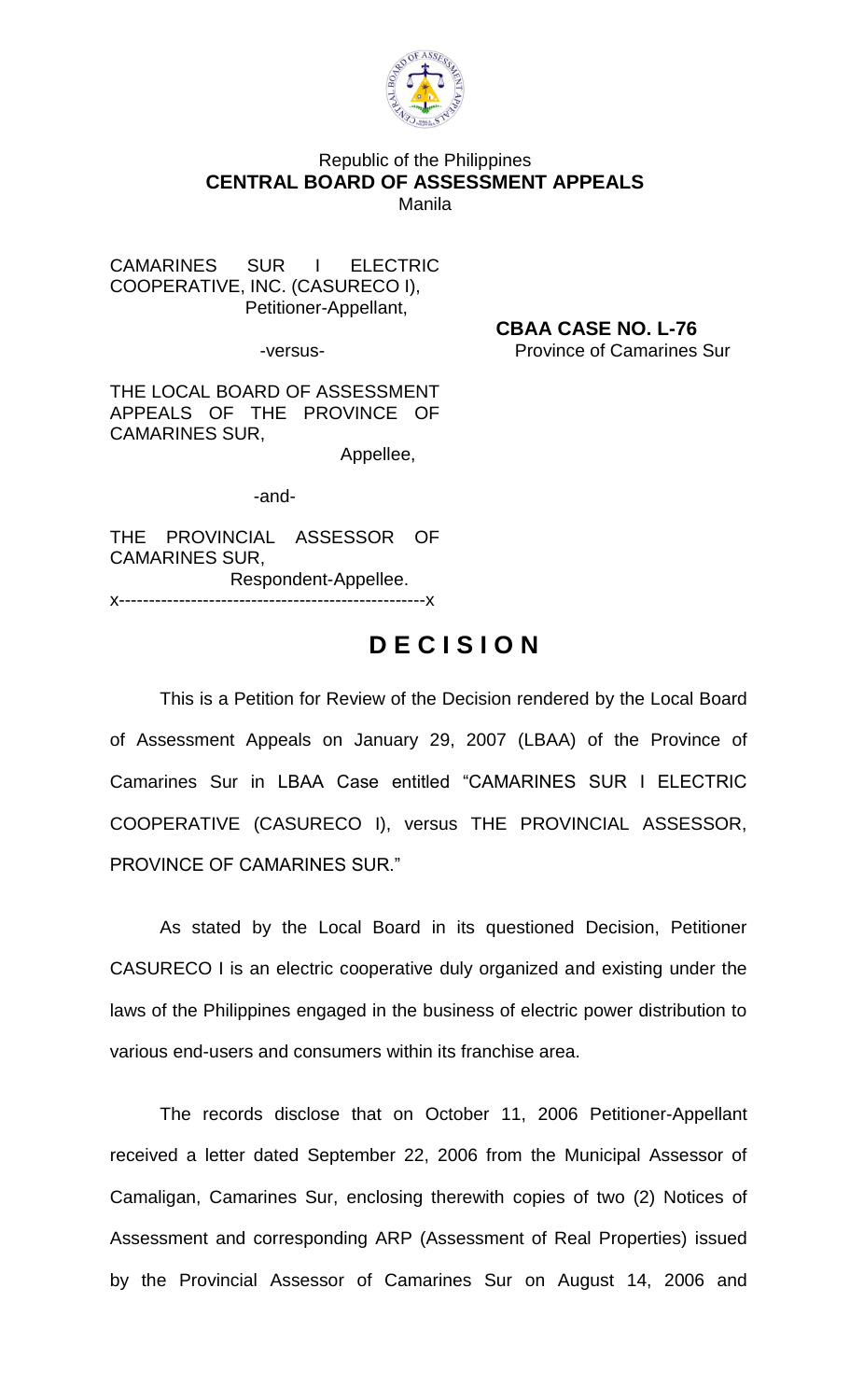September 6, 2006, respectively. The said APR's cover assessments of petitioner's properties located in Bgys. San Roque, San Marcos, San Jose/San Pablo, San Juan/San Ramon and Sto. Domingo, Municipality of Camaligan, Province of Camarines Sur, and are more specifically described therein as follows:

| Notice of Assessment dated August 14, 2006: |                                            |            |                |            |               |             |  |  |  |
|---------------------------------------------|--------------------------------------------|------------|----------------|------------|---------------|-------------|--|--|--|
| ARP No.                                     | <b>Real Property</b>                       | Market     | Classification | Assessment | Assessment    | Effectivity |  |  |  |
|                                             |                                            | Value      |                | Level      | Value         |             |  |  |  |
|                                             | 97-007-0382 Electrical Posts   P 18,000.00 |            | Commercial     | 10%        | 1.800.00<br>P | 2005        |  |  |  |
|                                             | 97-007-0383 Transformers                   | 210,000.00 | Commercial     | 10%        | 21,000.00     | 2005        |  |  |  |
|                                             | 97-009-0853 Electrical Posts               | 52,500.00  | Commercial     | 10%        | 5,250.00      | 2005        |  |  |  |
| 97-009-0854                                 | Transformers                               | 450,000.00 | Commercial     | 10%        | 45,000.00     | 2005        |  |  |  |

| Notice of Assessment dated September 6, 2006: |                              |             |                |            |               |             |  |  |  |  |
|-----------------------------------------------|------------------------------|-------------|----------------|------------|---------------|-------------|--|--|--|--|
| ARP No.                                       | <b>Real Property</b>         | Market      | Classification | Assessment | Assessment    | Effectivity |  |  |  |  |
|                                               |                              | Value       |                | Level      | Value         |             |  |  |  |  |
|                                               | 97-004-0192 Electrical Posts | P 18,000.00 | Commercial     | 10%        | 1,800.00<br>P | 2005        |  |  |  |  |
|                                               | 97-004-0193 Transformers     | 240,000.00  | Commercial     | 10%        | 24,000.00     | 2005        |  |  |  |  |
|                                               | 97-005-0315 Electrical Posts | 24,000.00   | Commercial     | 10%        | 2,400.00      | 2005        |  |  |  |  |
|                                               | 97-005-0316 Transformers     | 150,000.00  | Commercial     | 10%        | 15,000.00     | 2005        |  |  |  |  |
|                                               | 97-010-0260 Electrical Posts | 15,000.00   | Commercial     | 10%        | 1,500.00      | 2005        |  |  |  |  |
| 97-010-0261                                   | Transformers                 | 90,000.00   | Commercial     | 10%        | 9,000.00      | 2005        |  |  |  |  |

On December 12, 2006 petitioner-appellant filed a petition with the Local Board of Assessment Appeals (LBAA) of the Province of Camarines Sur questioning the said assessments. Petitioner-appellant argues that the electric posts and transformers, subject of the assessments, are not real properties defined in Article 415 of the Civil Code of the Philippines as expounded upon by the Supreme Court in the case of Board of Assessment Appeals vs. MERALCO, January 31, 1964.

On January 29, 2007, the Local Board rendered its Decision, the dispositive portion of which reads as follows:

*"WHEREFORE, premises considered, petitioner CASURECO I is liable to pay real property tax on its electric posts and transformers pursuant to Section 222 of RA 7160, the Local Government Code of 1991."*

Hence, this Petition for Review on Appeal.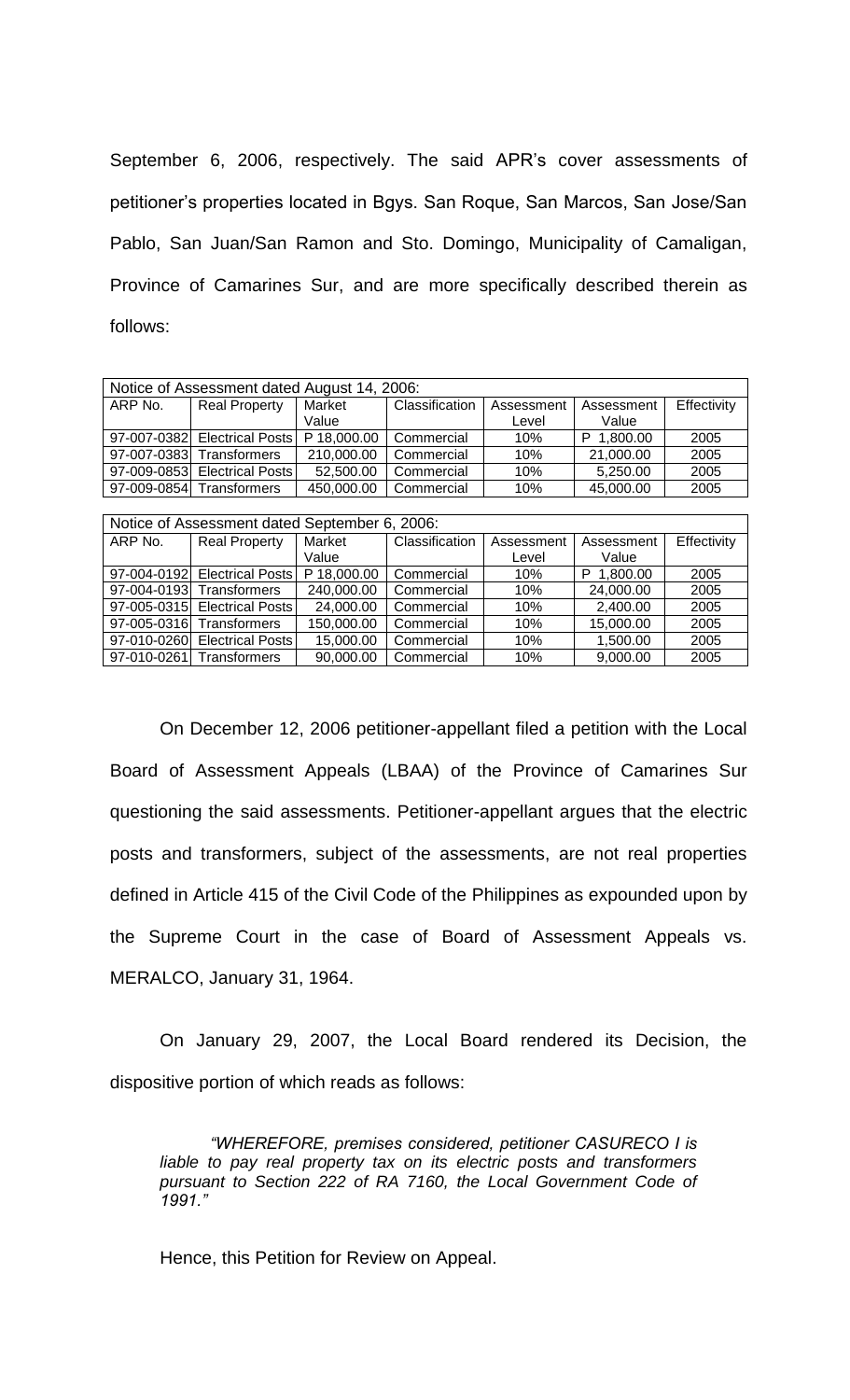Alleging that it received aforecited LBAA Decision on February 8, 2007, petitioner filed with this Board on March 8, 2007 the instant Petition for Review on Appeal, with the following issues, viz:

- *A. Whether or not the assessment of the electric poles of CASURECO I as "real properties" based on the definition of the term "Machinery" under Section 199 (O) of R.A. 7160 is valid; and*
- *B. Whether or not the correct definition of poles should be the one defined by the Civil Code and as clarified by the Supreme Court.*

The arguments of Petitioner-Appellant, as found in of its petition (Records, pp. 3 and 4) are as follows:

*"9. That with due respect, this decision equating the electric poles and the transformers as real properties within the term 'machinery' is contrary to the established definition of real properties as decided by the Supreme Court in the case of Board of Assessment Appeals, City Assessor and City Treasurer of Quezon City, vs. Manila Electric Company, L-15334, Jan. 31, 1964, which may be quoted as follows: "x x x The term 'pole' refers to an upright standard to the top of which something is affixed or by which something is supported, and includes a steel tower of an electric power company, like the Meralco. x x x The steel towers of an electric company do not constitute real property for the purpose of the real property tax. x x x" (emphasis supplied);*

*"10. The said decision is based on the provision of Article 415 of the New Civil Code which defines what are immovable properties;*

*"11. That from the provision of Article 415, the Supreme Court clarified that poles and steel towers of MERALCO should not be considered real properties for at least three reasons, namely: a) they do not fall under paragraph 1 of Article 415 since they are neither buildings nor constructions adhered to the soil; b) they do not come under paragraph 3 since they are not attached to an immovable in a fixed manner, that is, they can be separated without breaking the material or causing deterioration of the object to which they are attached, and c) they do not come under paragraph 5 because they are not machineries, receptacles, or instruments, but even if they are, they are not intended for an industry, to be carried on in the premises;*

Respondent-Appellee, Provincial Assessor of Camarines Sur filed his Answer dated November 29, 2007 which was received by this Board on December 6, 2007, as follows: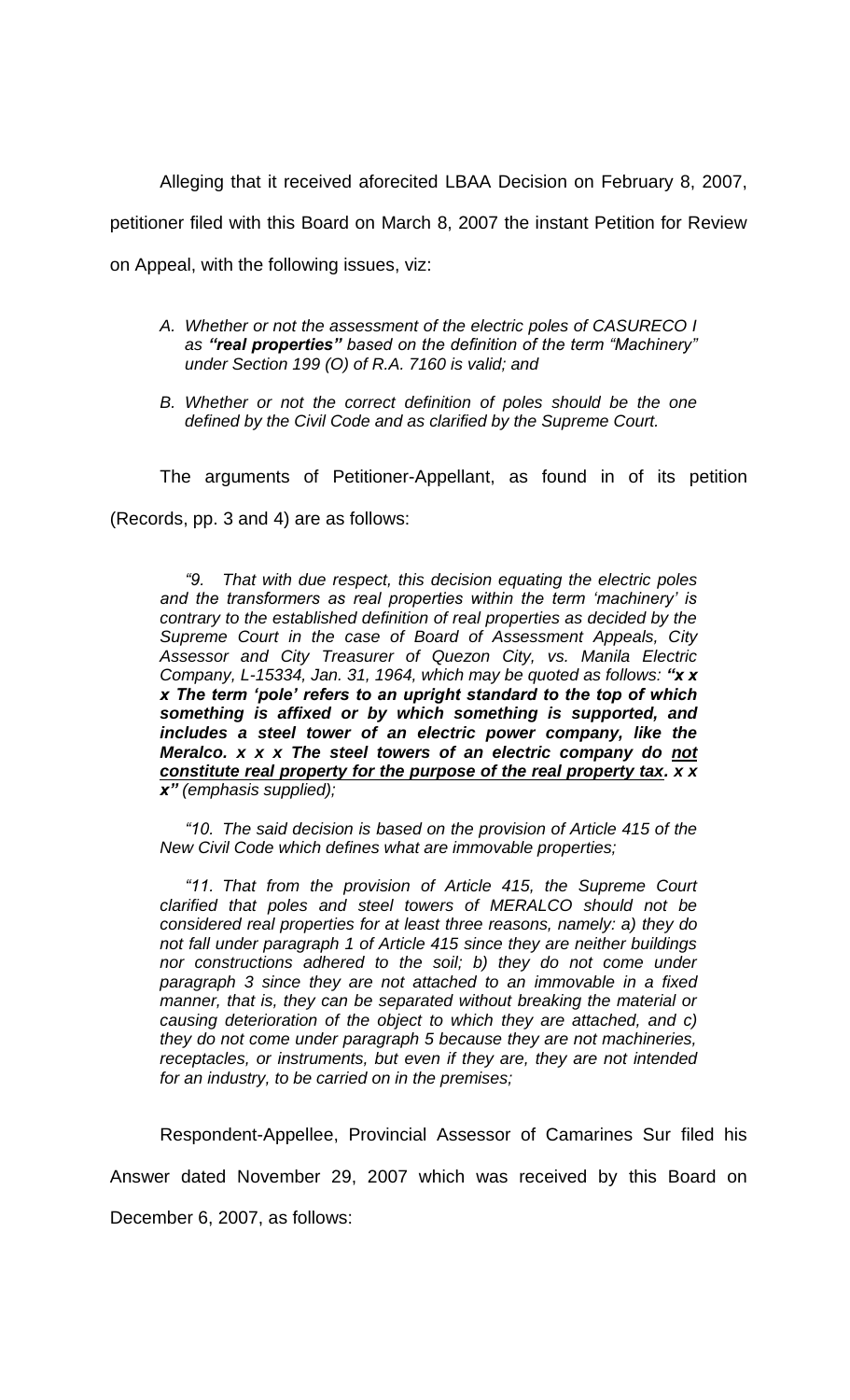*"3. Reading through the petition, there is only one issue to be resolved, that is 'Whether or not the electric poles and transformers of CASURECO I are considered real properties based on the definition of 'machinery' under Section 199 (o) of R.A. 7160, otherwise known as 'The Local Government Code of 1991'', for purposes of real property taxation;*

*"4. In contending that its electric poles (posts) and transformers are personal properties and therefore not subject to real property tax, petitioner-appellant merely relied on the case of Board of Assessment Appeals vs. Manila Electric Company, L-15334, January 31, 1964;*

*"5. Respondent-appellee humbly submits that the case of Board of Assessment Appeals vs. Manila Electric Company is inapplicable in this extant case and thereby stands firm that the poles and transformers of petitioner-appellant are subject to real property tax as it is covered by the definition of 'machinery' under Section 199 (o) of R.A. 7160, which states:*

*'Machinery' embraces machines, equipment, mechanical contrivances, instruments, appliances or apparatus which may or may not be attached, permanently or temporarily to the real property. It includes the physical facilities for production, the installation and appurtenant service facilities, those which are mobile, self-powered or self-propelled, and those not permanently attached to the real property which are actually, directly, exclusively used to meet the needs of the particular industry, business or activity and which by their very nature and purpose are designed for or necessary to its manufacturing, mining, logging, commercial, industrial or agricultural purposes. (underscoring and emphasis ours)*

*"6. It is indubitable that petitioner-appellant's electric poles and transformers are necessary and essential to the operation of distributing electric power to its consumers without which it cannot carry out its purpose to which it was established;*

*"7. Petitioner may not have defined or stated the nature or purpose of the transformers in its business, but it is understood that transformers are devices that changes electrical energy to certain voltage. Hence, transformers are considered as machinery for being equipment, instruments, or facilities that tend to directly meet the needs of the business of the petitioner-appellant;*

*"8. In contrast to the case of Board of Assessment Appeals vs. Manila Electric Company, the electric poles or steel towers of Meralco were attached to square metal frames by means of bolts and could be moved from place to place when unscrewed and dismantled. Thus, the High Court considered them as personal property and not subject to real property tax. (Caltex Philippines, Inc. vs. CBAA, 114 SCRA 296);*

*"9. As an affirmative defense, respondent-appellee raises the issue of jurisdiction, which can be raised anytime and even on appeal, on the ground that petitioner-appellant CASURECO I failed to comply with the requirement of payment under protest provided under Section 252 (a) of R.A. 7160, which states:*

*"Section 252. Payment under Protest. – (a) No protest shall be entertained unless the taxpayer first pays the tax. There shall be annotated on the tax receipts the words 'paid under*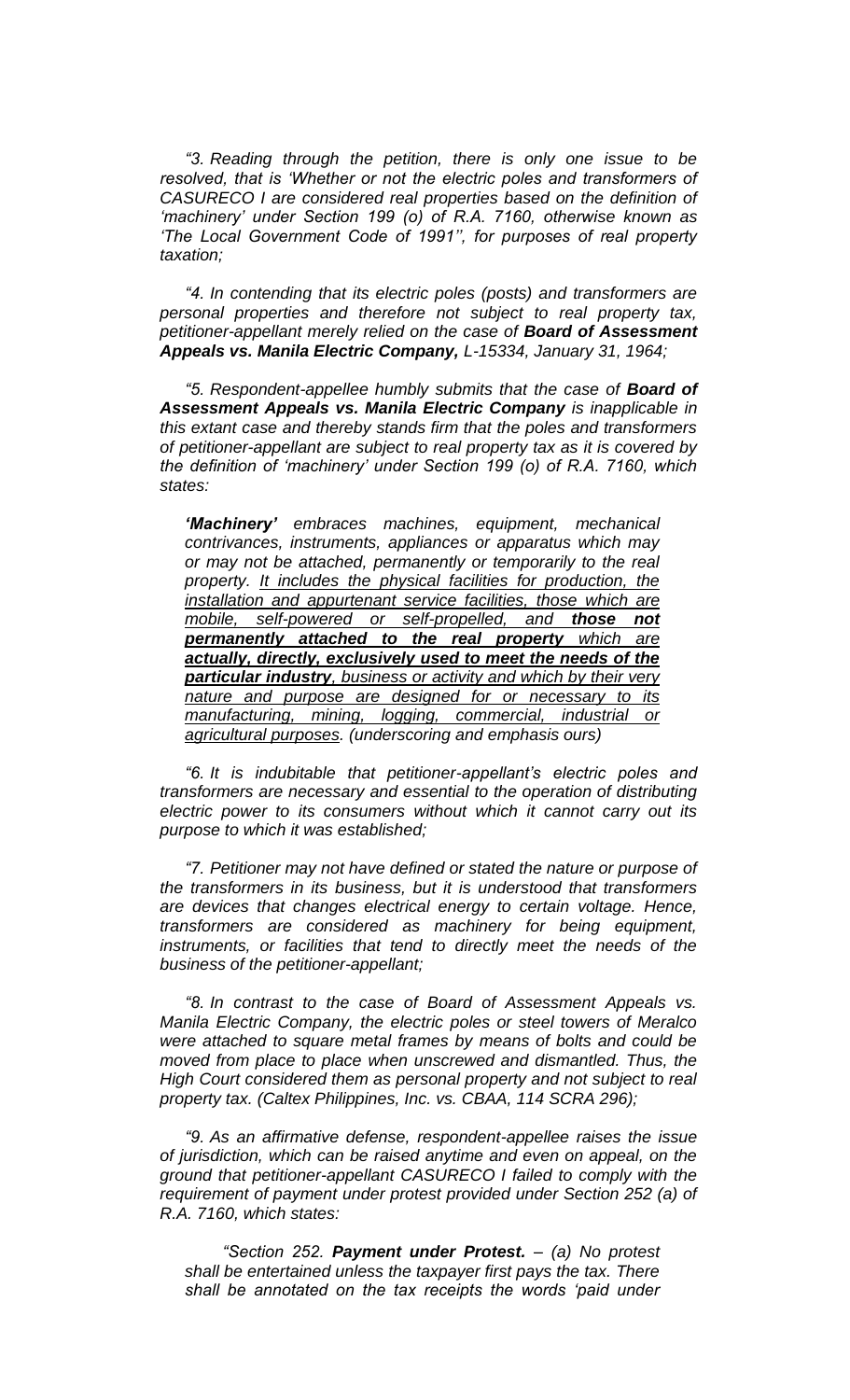*protest'. The protest in writing must be filed within thirty (30) days from payment of the tax to the provincial, city treasurer or municipal treasurer, in the case of a municipality within Metropolitan Manila Area, who shall decide the protest within sixty days from receipt."*

In its Position Paper dated April 30, 2009 and received by this Board on

May 29, 2009, Petitioner-Appellant reworded the issues, thus:

- *"I. WHETHER OR NOT THE ELECTRIC POLES OF CASURECO I BE CONSIDERED AS REAL PROPERTY FOR PURPOSES OF THE ISSUANCE OF A TAX DECLARATION FOR TAXATION BY THE LGU."*
- *"II. WHETHER OR NOT THE MUNICIPAL ASSESSOR OF CAMALIGAN, CAMARINES SUR AND THE PROVINCIAL ASSESSOR OF THE PROVINCE OF CAMARINES SUR HAVE THE AUTHORITY TO ISSUE A REAL PROPERTY TAX DECLARATION FOR TAXATION PURPOSES THE ELECTRIC POLES AND ACCESSORIES OWNED BY CASURECO I."*

As far as the first issue stated above is concerned, Petitioner-Appellant's

Position Paper contains substantially the same arguments as those raised in its

Petition for Review. The second issue, however, is raised for the first time. In

questioning the assessors' authority to issue tax declarations for the subject

properties, Petitioner-Appellant argues:

*1. That, pursuant to the provisions of Section 202 of R.A. 7160, "it is the owner of the land or real property/s who should declare the alleged land and improvements or REAL PROPERTIES by way of a sworn statement and filed with the corresponding Municipal or Provincial Assessor's Office."*

*2. "That, in the case of the poles and accessories of CASURECO I, these are standing along public roads and streets as well as private* lands. They are not owned or used by the said private owners for their *own business or industry. Furthermore, these poles could not be made permanent fixtures of said land where they are standing since they are movable and could easily be transferred from one place to another under certain circumstances."*

*3. "That as such, therefore, they could not be the subject of a unilateral issuance of the alleged Tax Declaration for purposes of taxation by said owners of the said land or real property where they are standing on. Neither could these poles and accessories be issued a tax declaration or assessment by the Municipal Assessor or the Provincial Assessor on their own initiative for taxation purposes since Section 202 of R.A. 7160 is explicit in its directive, and does not need any interpretation. Doing so would be violative of the provision of Section 202*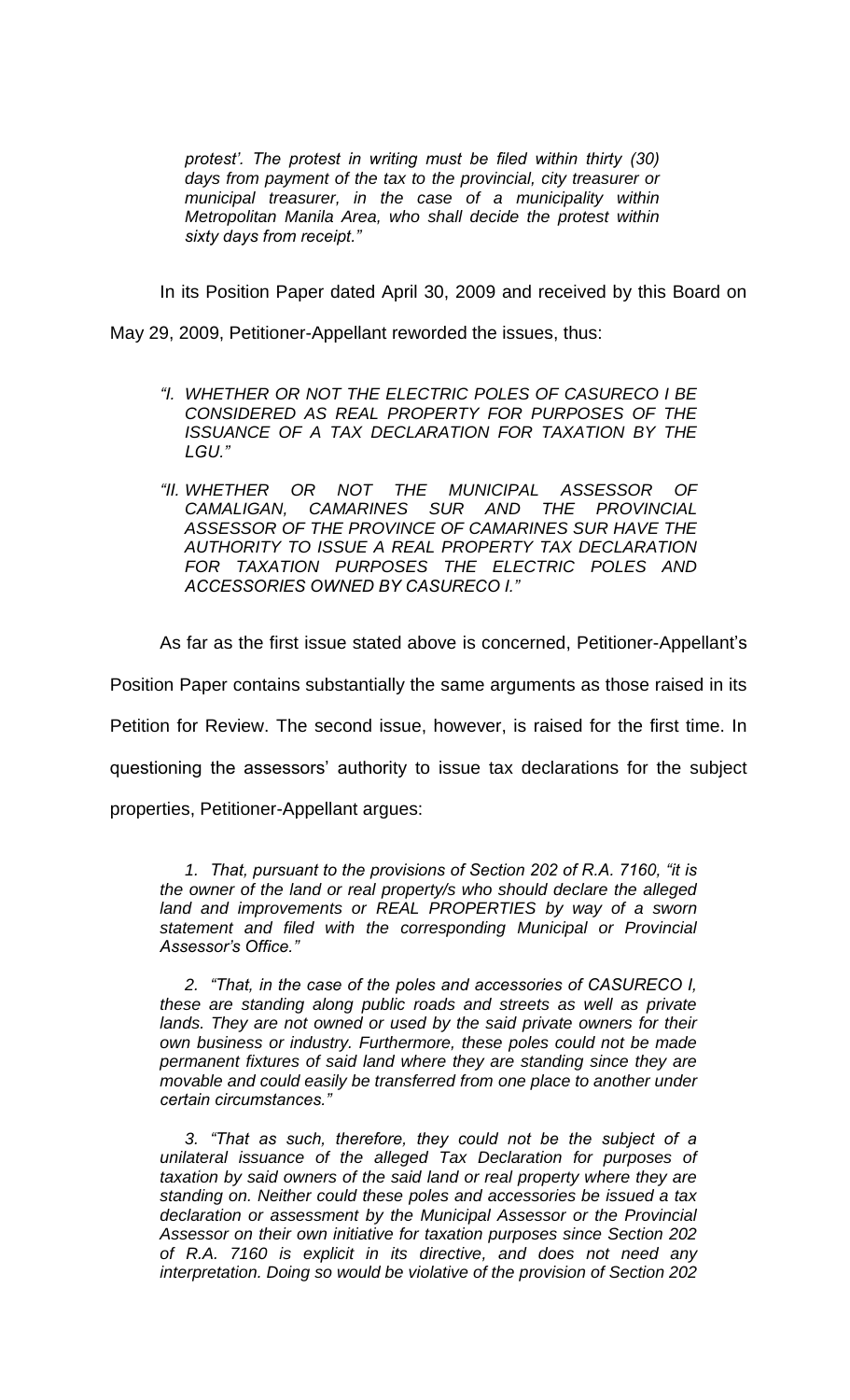*of R.A. 7160. It is in fact, and an ultra vires act, the same not being within the authority granted by law."*

Respondent-Appellee's Position Paper, dated May 22, 2009 and received by this Board on May 29, 2009 took after the issues appealed by Petitioner-Appellant and presented them as follows:

- *I. WHETHER OR NOT ELECTRIC POSTS AND TRANSFORMERS OF CASURECO I ARE CONSIDERED REAL PROPERTIES FOR PURPOSES OF REAL PROPERTY TAXATION PURSUANT TO THE PROVISIONS OF THE LOCAL GOVERNMENT CODE OF 1991 (R.A. 7160).*
- *II. WHETHER OR NOT THE HONORABLE CBAA HAS JURISDICTION OVER THE INSTANT APPEAL CONSIDERED THAT PETITIONER CASURECO I FAILED TO COMPLY WITH THE REQUIREMENT OF PAYMENT UNDER PROTEST PROVIDED UNDER SECTION 252 (a) OF R.A. 7160.*

We deem it best to discuss first the second issue, that is, the lack of jurisdiction of this Board, to hear the instant case.

Section 252 of R.A. 7160 provides, thus:

*"Section 252. Payment Under Protest. – (a) No protest shall be entertained unless the taxpayer first pays the tax. There shall be annotated on the tax receipts the words 'paid under protest'. The protest in writing must be filed within thirty (30) days from payment of the tax to the provincial, city treasurer or municipal treasurer in the case of a municipality within the Metropolitan Manila Area, who shall decide the protest within sixty (60) days from receipt.*

*(b) The tax or a portion thereof of paid under protest shall be held in trust by the treasurer concerned.*

*(c) In the event that the protest is finally decided in favor of the taxpayer, the amount or portion of the tax protested shall be refunded to the protestant, or applied as tax credit against his existing or future tax liability.*

*(d) In the event that the protest is denied or upon the lapse of the sixty-day period prescribed in subparagraph (a), the taxpayer may avail of the remedies as provided for in Chapter 3, Title Two, Book II of this Code.*

This Board is not concerned with the provisions of Section 252 of R.A.

7160. Under paragraph (a) above-quoted, it is the treasurer concerned – not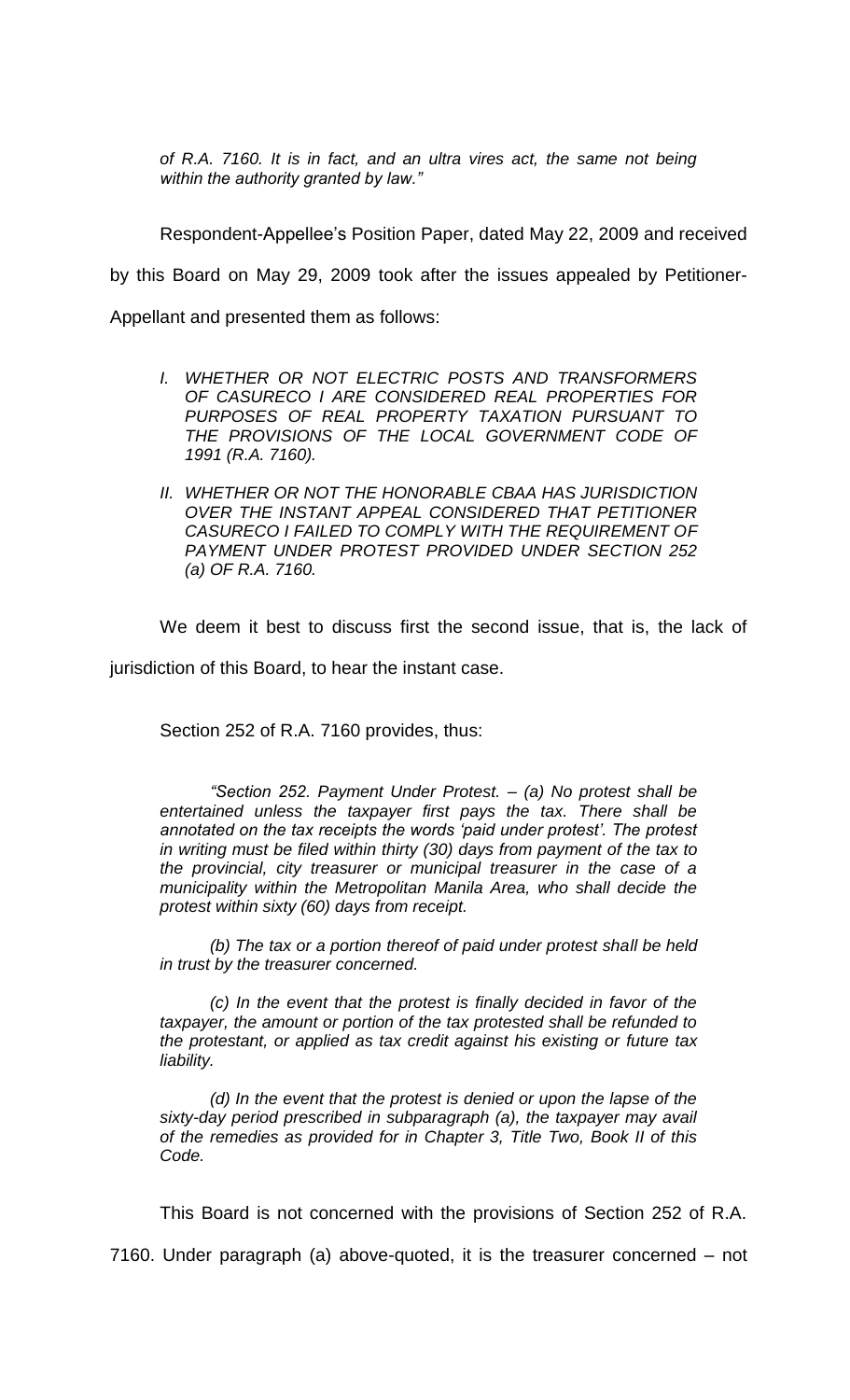this Board nor, for that matter, the Local Board – who is prohibited from entertaining a taxpayer's protest unless the latter first pays the tax under protest. Under said Section 252 of R.A. 7160, a taxpayer must first pay, under protest, the tax involved before filing with the treasurer concerned a claim for refund or tax credit thereof. If and when his claim for refund or tax credit is denied by the treasurer concerned, the taxpayer may appeal such denial to the Local Board. If and when such appeal is denied or dismissed by the Local Board, the taxpayer may appeal such dismissal to this Board.

Anyhow, the provisions of Section 252 R.A. 7160 is applicable when the assessment has already been consummated and the question is on the implementation thereof by the treasurer, such as whether there are deductions or adjustments to be made in the assessment and the treasurer made no deduction nor adjustment therein. The taxpayer may not tender his protest unless he has paid the tax first and have the tax receipts annotated with "paid under protest".

Be that as it may, the ultimate issue in the herein case is WHETHER OR NOT THE ELECTRIC POST OF CASURECO IS TAXABLE OR NOT.

Petitioner-Appellant's appeal relied solely on the Supreme Court's ruling in Board of Assessment Appeals, City Assessor and City Treasurer of Quezon City, vs. Manila Electric Company, L-15334, Jan. 31, 1964, that under Section 415 of the Civil Code poles are not real property; they are personal property, hence not subject to tax. Said decision however, was promulgated on Jan. 31, 1964 yet and is no longer obtaining with the passage of Republic Act No. 7160, otherwise known as the Local Government Code of 1991 (LGC of 1991), which took effect on January 1, 1992.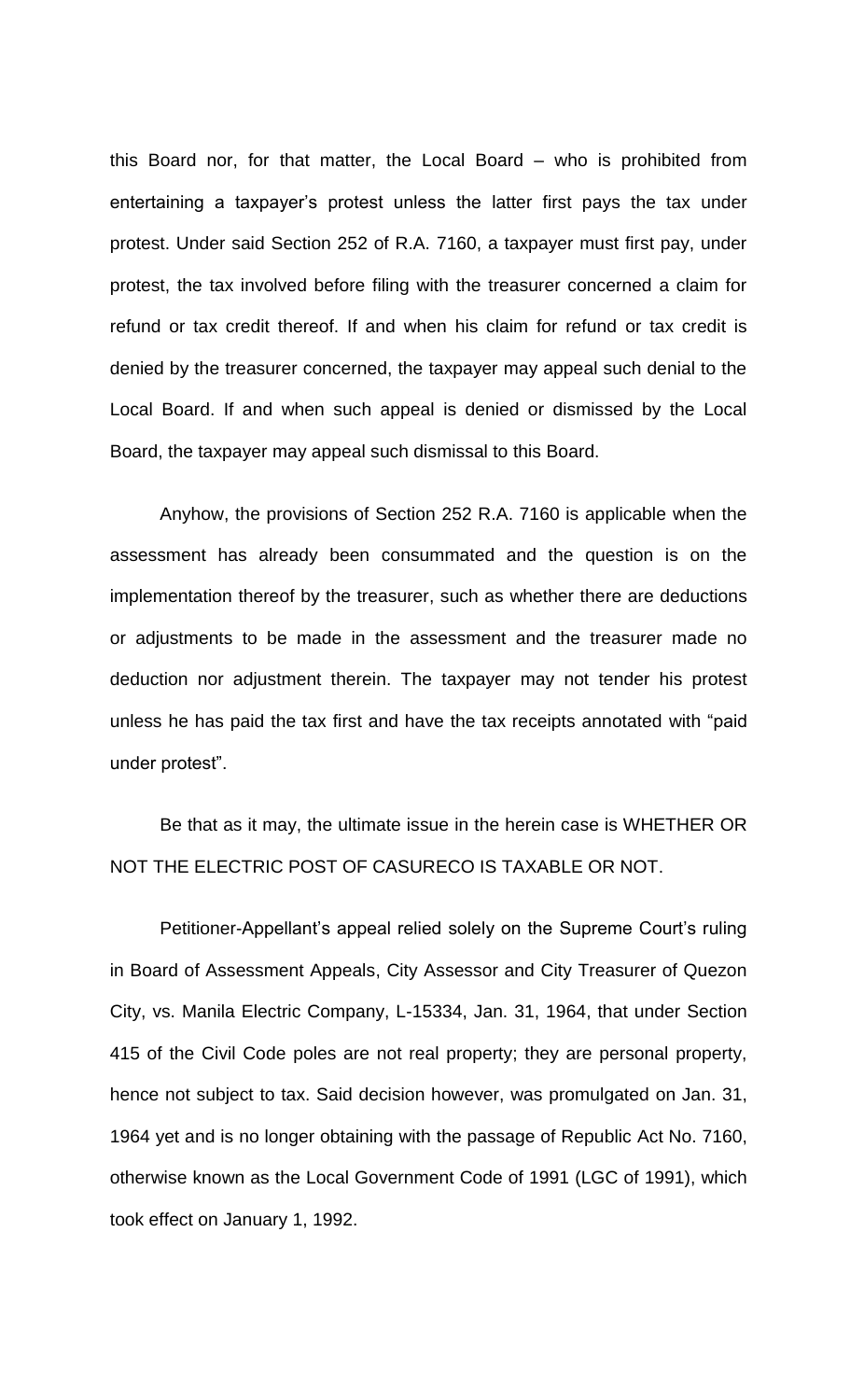Among others, said R.A. No. 7160 devoted **Title Two** thereof to **Real** 

**Property Taxation** and among the provisions therein are: (a) the withdrawal of

exemptions under paragraph 6 Section 234 thereof as follows:

*"Except as provided herein, any exemption from payment of real property tax previously granted to, or presently enjoyed by, all persons, whether natural or juridical, including all government-owned or – controlled corporations are hereby withdrawn upon the effectivity of this Code."*

and (b) Section 232 or the Power to Levy Real Property Tax as follows:

 *"A province or city or a municipality within the Metropolitan Manila Area may levy an annual ad valorem tax on real property such as land, building, machinery, and other improvement not hereinafter specifically exempted."*

As above-provided therefore, machinery is real property and electric posts and transformers of electric power plants are machinery. Hence, to reiterate Section 199 (o), R.A. 7160:

*"(o) 'Machinery' embraces machines, equipment, mechanical contrivances, instruments, appliances, or apparatus which may or may not be attached, permanently or temporarily, to the real property. It includes the physical facilities for production, the installations and appurtenant service facilities, those which are mobile, self-powered or self-propelled, and those not permanently attached to the real property which are actually, directly and exclusively used to meet the needs of the particular industry, business or activity and which by their very nature and purpose are designed for, or necessary to its manufacturing, mining, logging, commercial, industrial or agricultural purposes."*

Whether such machinery of Petitioner-Appellant is exempted or not is

determined under Section 234, R.A. 7160 as follows:

*"Section 234. Exemptions from Real Property Tax. The following are exempted from payment of the real property tax:*

- *(a) Real property owned by the Republic of the Philippines or any of its political subdivisions except when the beneficial use thereof has been granted, for consideration or otherwise, to a taxable person;*
- *(b) Charitable institutions, churches, parsonages or convents appurtenant thereto, mosques, nonprofit or religious cemeteries and all lands, buildings, and improvements,*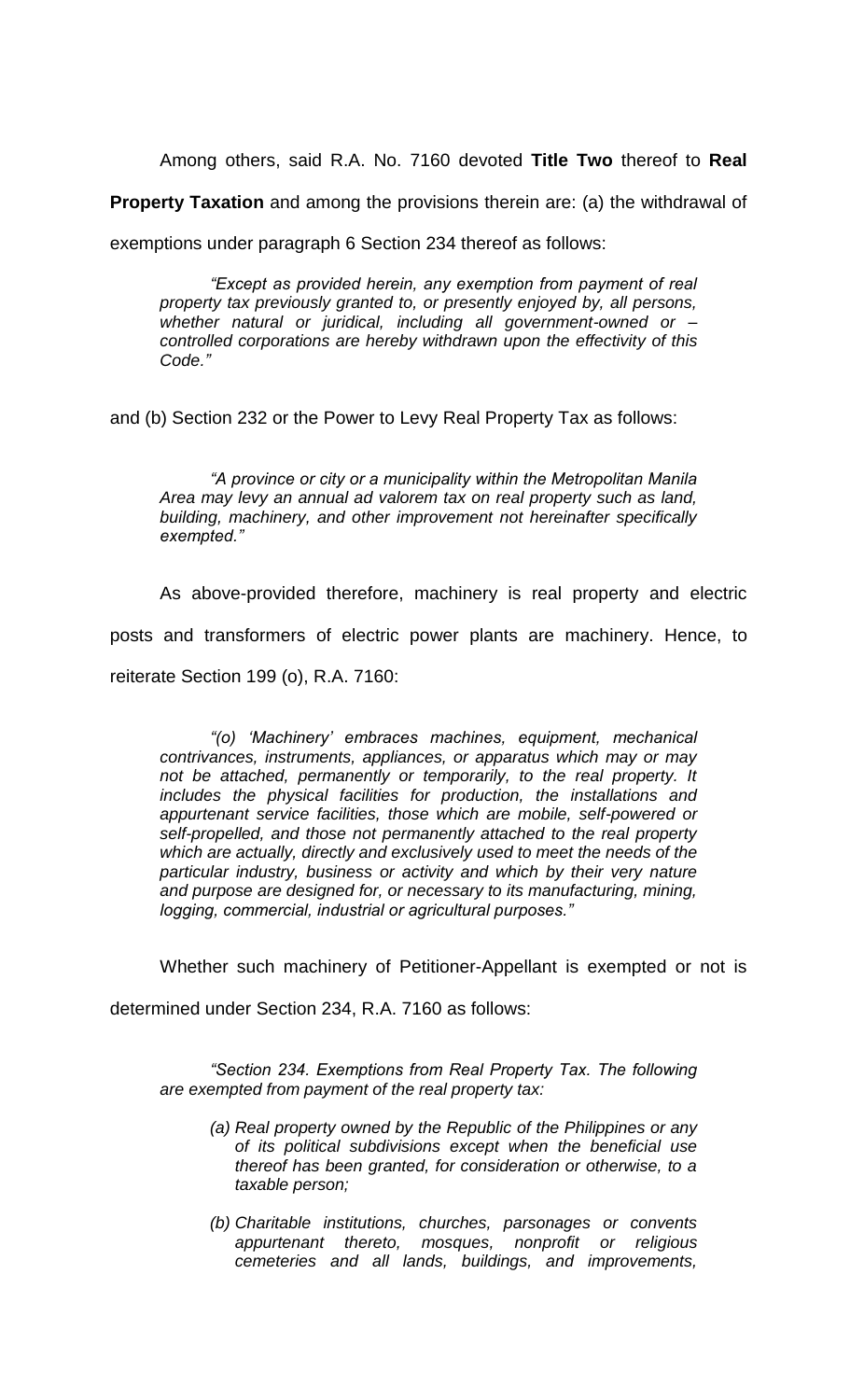*actually, directly and exclusively used for religious, charitable or educational purposes;*

- *(c) All machineries and equipment that are actually, directly and exclusively used by local water districts and governmentowned or –controlled corporations engaged in the supply and distribution of water and/or generation and transmission of electric power;*
- *(d) All real property owned by duly registered cooperatives as provided for under R.A. No. 6938; and*
- *(e) Machinery and equipment used for pollution control and environmental protection."*

Petitioner-Appellant alleges that:

*"13. CASURECO I just like all the rest of the electric cooperatives in the country was established and organized with one hundred per cent capital from the national government with minimal, in fact negligible contribution from their respective member-consumers;*

*"14. That as such, the electric cooperatives in its By-Laws is beholden to the national government. It is in fact a controlled corporation by the government through the National Electrification Administration (NEA) since the hiring and firing of its General Manager is within the prerogative of the NEA;*

*"15. CASURECO I in all its operation including management actions are closely monitored by NEA and other government agencies such as the Energy Regulatory Commission (ERC);*

*"16. As an electric cooperative it could not even mortgage or dispose its properties without the express consent of NEA and the ERC;*

*"17. CASURECO I is therefore a government controlled corporation and is merely rendering service to all its member-consumers. CASURECO I is not a business concern but a service utility;*

This Board is not persuaded; cooperatives by nature are not corporations, hence not exempted under Section 234(c) of R.A. 7160. Its exemption is under par. (d) of the same Section 234, thus: "(a)ll real property owned by duly registered cooperatives as provided for under R.A. No. 6938", but CASURECO I has not bothered to register itself under said R.A. No. 6938.

Apropos, on May 3, 2001 this Board has had occasion to decide against the case of Manila Electric Company, Petitioner-Appellant vs. the City Assessor and City Treasurer of Lucena City, Respondents-Appellees (CBAA Case No. L-